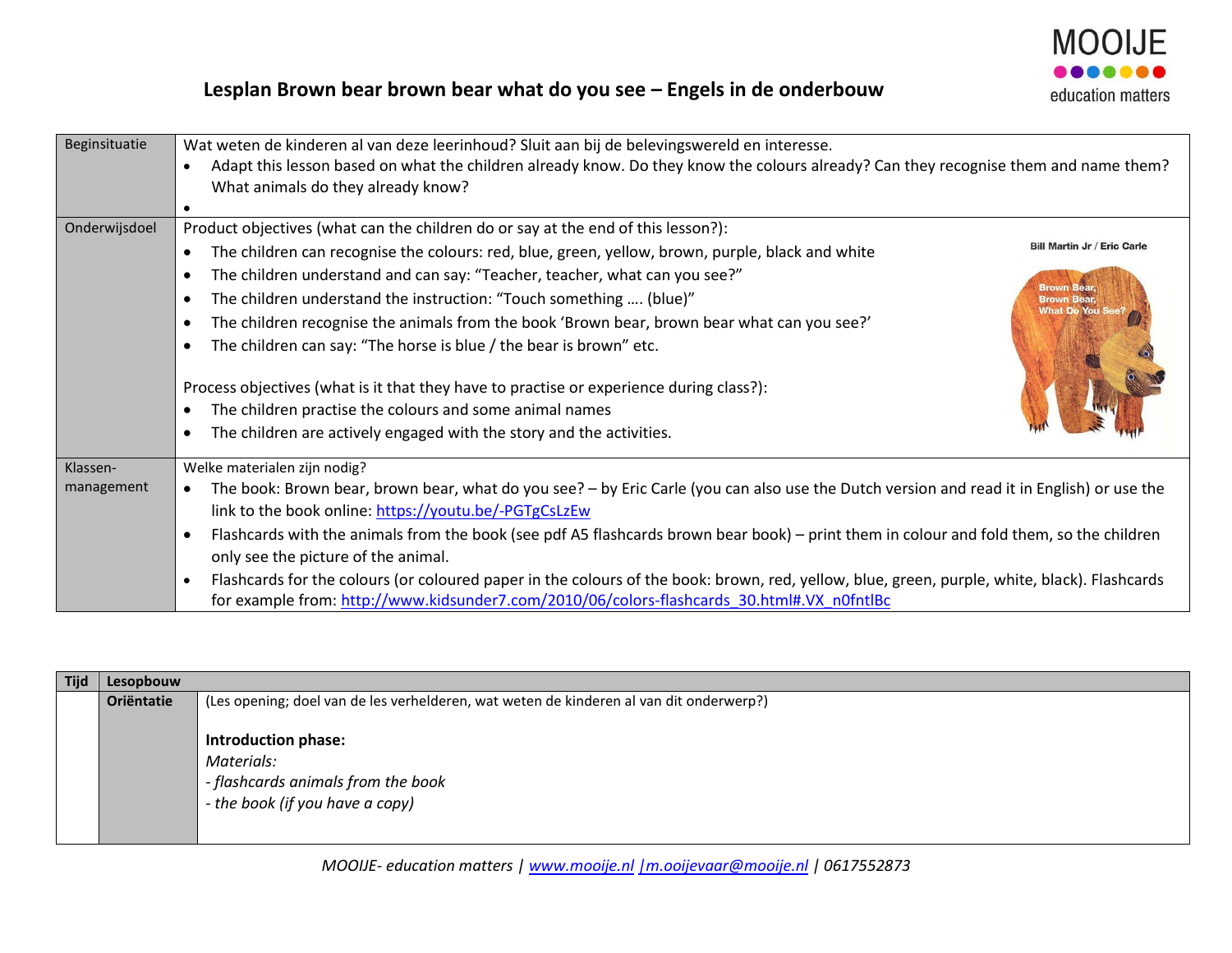| $5-$ |               | Tell the children they are going to learn the words for colours and some animals.                                                    |                                      |
|------|---------------|--------------------------------------------------------------------------------------------------------------------------------------|--------------------------------------|
| 10   |               | Show the children the flashcards with the animals from the book (only the pictures not the words on the back!)                       |                                      |
| min  |               | Say what animal it is. Do they know some of the words already?                                                                       |                                      |
|      |               | What other animal words do they know? Now look at the colours. The bear is brown, etc. Do they already know some colours? What other |                                      |
|      |               | colours do they know?                                                                                                                |                                      |
|      |               |                                                                                                                                      |                                      |
|      |               | Encourage the children to say words they already know for animals and colours in English and give them compliments when they do. You |                                      |
|      |               | know a lot already!                                                                                                                  |                                      |
|      |               |                                                                                                                                      |                                      |
|      |               | Tell the children they are going to listen to a story and practise the colours with a game.                                          |                                      |
|      |               | Introduce the book: Brown bear, brown bear, what do you see.                                                                         |                                      |
|      |               |                                                                                                                                      |                                      |
|      | Uitleg /      | (Wat doe jij? Wat zeg je? Welke vragen ga je stellen? Welke materialen gebruik je? Hoe hou je overzicht in de klas?)                 | (Wat doen de kinderen? Nadenken,     |
|      | Instructie(s) |                                                                                                                                      | antwoorden, schrijven, luisteren,    |
|      |               | Input phase:                                                                                                                         | opruimen, etc.)                      |
| 5    |               | Materials:                                                                                                                           |                                      |
| min  |               | - the book or the clip on YouTube                                                                                                    |                                      |
|      |               |                                                                                                                                      | The children listen to the story and |
|      |               | The Book: Brown bear, brown bear, what do you see?                                                                                   | respond to your questions            |
|      |               | Read the book or show the clip on the interactive board.                                                                             | afterwards                           |
|      |               | Note! The woman reading the book in the clip speaks American English!                                                                |                                      |
|      |               |                                                                                                                                      |                                      |
|      |               | This is the text in case you have a Dutch version of the book:                                                                       |                                      |
|      |               | Brown bear, brown bear, what do you see?                                                                                             |                                      |
|      |               | I see a red bird, looking at me.                                                                                                     |                                      |
|      |               | Red bird, red bird, what do you see?                                                                                                 |                                      |
|      |               | I see a yellow duck looking at me.                                                                                                   |                                      |
|      |               | Yellow duck, yellow duck, what do you see?                                                                                           |                                      |
|      |               | I see a blue horse, looking at me.                                                                                                   |                                      |
|      |               | Blue horse, blue horse  (etcetera)                                                                                                   |                                      |
|      |               | Green frog                                                                                                                           |                                      |
|      |               | Purple cat                                                                                                                           |                                      |
|      |               | White dog                                                                                                                            |                                      |
|      |               | <b>Black sheep</b>                                                                                                                   |                                      |
|      |               | Goldfish                                                                                                                             |                                      |
|      |               | Teacher, teacher what do you see?                                                                                                    |                                      |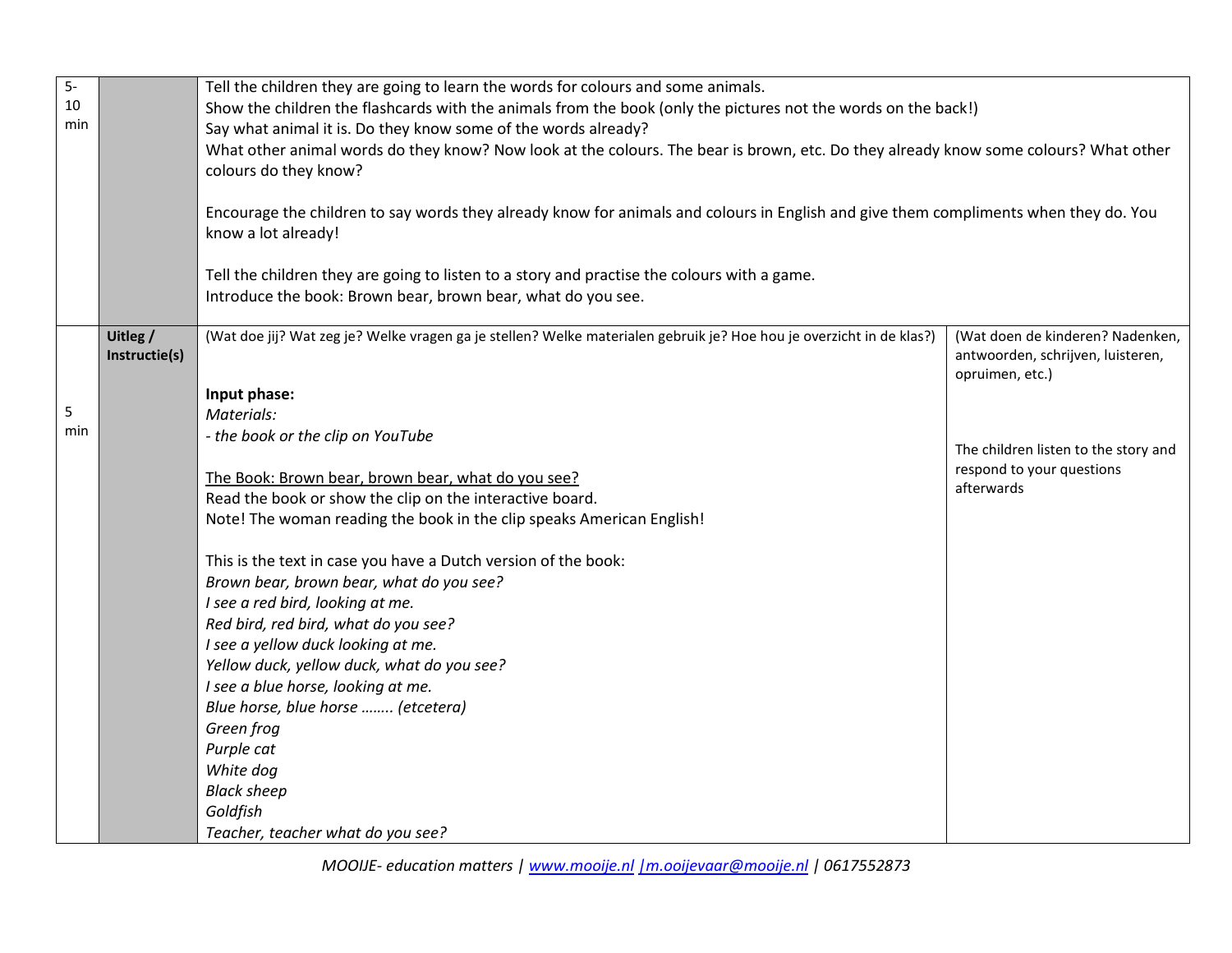| Did the children like the story?<br>Maybe the children say that there are no blue horses or purple cats. It is a bit strange, but anything can                                                                                                                                                                                                                                                                                                                                                                                                                |                                                                                                                                                                                                                                                                               |
|---------------------------------------------------------------------------------------------------------------------------------------------------------------------------------------------------------------------------------------------------------------------------------------------------------------------------------------------------------------------------------------------------------------------------------------------------------------------------------------------------------------------------------------------------------------|-------------------------------------------------------------------------------------------------------------------------------------------------------------------------------------------------------------------------------------------------------------------------------|
| happen in a story.                                                                                                                                                                                                                                                                                                                                                                                                                                                                                                                                            |                                                                                                                                                                                                                                                                               |
| Input phase:<br>Materials:<br>- colour flashcards or coloured paper                                                                                                                                                                                                                                                                                                                                                                                                                                                                                           |                                                                                                                                                                                                                                                                               |
| Practise the colours<br>Tell the children you are going to play a game about colours, but before you can do that they have to<br>practise the colours with you.<br>Use the colour flashcards or coloured paper:                                                                                                                                                                                                                                                                                                                                               |                                                                                                                                                                                                                                                                               |
| Show them a colour and say what it is, the children repeat what you say. Do this a few times with all the<br>colours.<br>If they know some colours already, ask them: what colour is this? - they can answer with: "red" or "it's<br>red"                                                                                                                                                                                                                                                                                                                     | The children repeat what you say.                                                                                                                                                                                                                                             |
| (only when they already know them)<br>Practise phase:<br>No materials needed.                                                                                                                                                                                                                                                                                                                                                                                                                                                                                 |                                                                                                                                                                                                                                                                               |
| Game: teacher, teacher, what do you see?<br>Tell the children you are now going to play a game called Teacher, teacher, what do you see? Like the<br>book,<br>but now the children have to ask you what you see.<br>Ask them to repeat: "Teacher, teacher, what do you see?"<br>And then say: "I see something blue." Then walk to something blue in the classroom and touch it. Say: "I<br>touch something blue." (You can also mime what you say).<br>Then demonstrate the game with a child who you think will understand. Ask the child to say: "Teacher, | The children ask a set question and<br>then listen to an instruction, which<br>they follow-up.                                                                                                                                                                                |
|                                                                                                                                                                                                                                                                                                                                                                                                                                                                                                                                                               | brown, red, yellow, blue, green, purple, white, black.<br>Note! The objective for this lesson is that they recognise the colours, they do not have to name them yet!<br>teacher, what do you see?" And then answer with: "I see something red". Tell the child to look around |

*MOOIJE- education matters | [www.mooije.nl](http://www.mooije.nl/) [|m.ooijevaar@mooije.nl](mailto:%7Cm.ooijevaar@mooije.nl) | 0617552873*